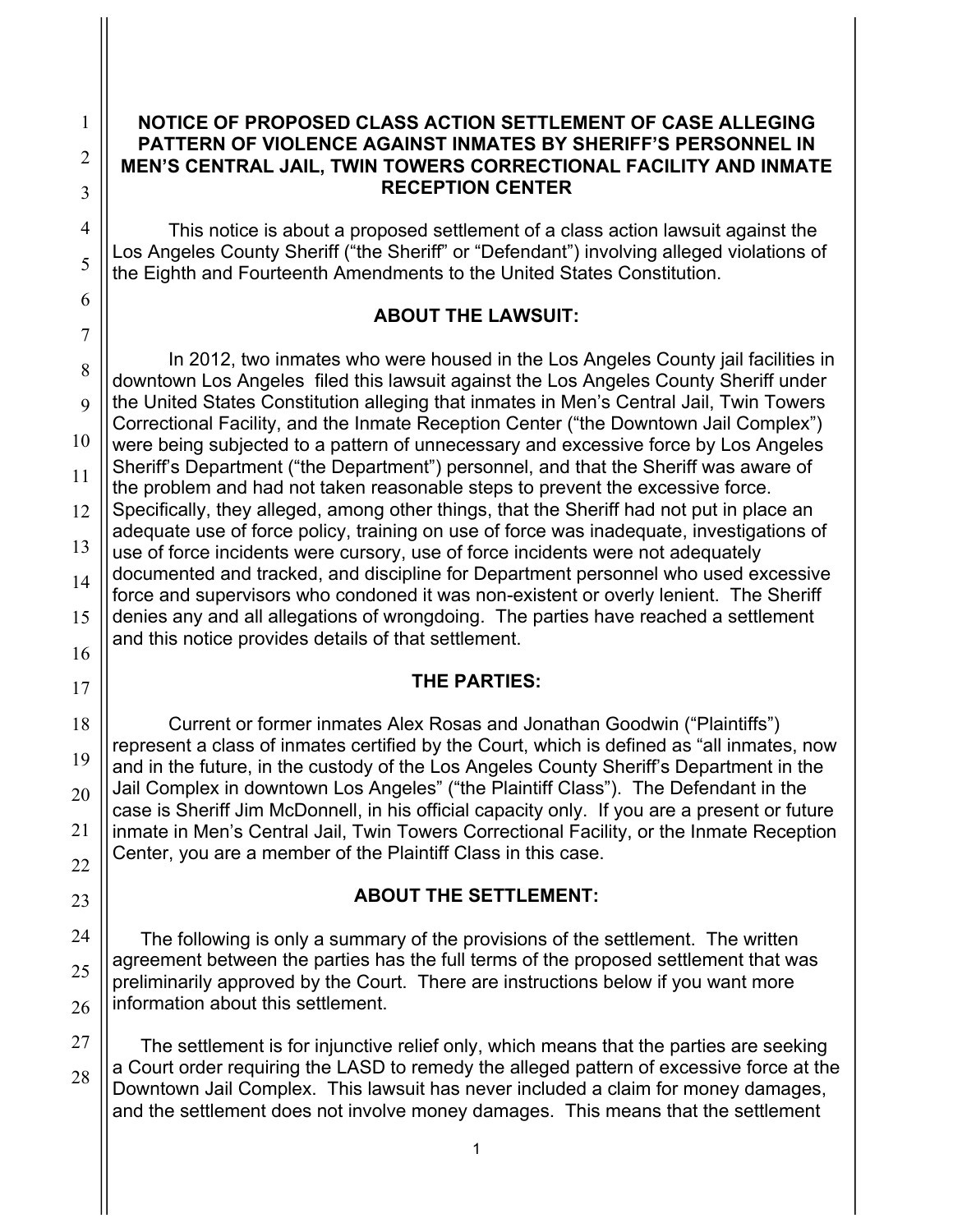does **not** entitle you or any member of the Plaintiff Class to a cash payment. It also means that the settlement does **not** in any way limit you from bringing a claim for damages, if you have such a claim apart from this settlement.

#### **Appointment of Expert Panel and Creation of, and Monitoring of Compliance with, Remedial Plan**

The settlement provides that the Court will appoint three experts, Richard Drooyan, former Chief Counsel of the Citizens' Commission on Jail Violence, Robert Houston, former Director of the Nebraska Department of Corrections, and Jeffrey Schwartz, an independent corrections consultant ("the Expert Panel"), to develop a plan to address and remedy the alleged pattern of excessive force ("the Remedial Plan"). Defendant agrees to implement all the provisions in the Remedial Plan within various time frames after final approval by the Court. The settlement also provides that the Expert Panel will monitor the Department's implementation of, and continued compliance with, the terms of the Remedial Plan and make periodic reports to the Court on its findings.

# **The Contents of the Remedial Plan**

The Remedial Plan addresses 21 major areas: (1) Leadership, Administration and Management; (2) Use of Force Policies and Practices; (3) Training and Professional Development Related to Use of Force; (4) Use of Force on Mentally Ill Prisoners and Other Special Needs Populations; (5) Data Tracking and Reporting of Force Incidents; (6) Inmate Grievances and Other Complaints of Excessive Force; (7) Inmate Supervision, Staff Inmate Relations, and Communication with Prisoners; (8) Retaliation Against Inmates; (9) Security Practices; (10) Management Presence in Housing Units; (11) Management Review of Force Incidents and Data; (12) Reviews and Investigations of Use of Force Incidents; (13) Disposition of Use of Force Reviews and Staff Discipline Issues; (14) Criminal Referrals and External Reviews of Use of Force Incidents; (15) Documentation and Recording of Force Incidents; (16) Health Care Assessments and Documentation Following Force Incidents; (17) Use of Restraints; (18) Adequate Staffing and Staff Rotations; (19) Early Warning System Related to Use of Force; (20) Protocols for Planned Uses of Force; (21) Organizational Culture Related to Use of Force.

The Remedial Plan contains more than 100 specific provisions that the Department must implement. A number of the provisions of the Plan are set forth below in summary fashion.

- The Sheriff should be personally engaged in the management of the Downtown Jail Complex by the Department's jail facilities, and the Sheriff should regularly and adequately monitor the Department's use of force policies and practices;
- The Department will revise and re-organize its use of force policies for Custody Operations and add policies including ones restricting the use of chemical agents and kicking inmates, and requiring that inmates' medical records be checked whenever possible before using Tasers or chemical agents;

1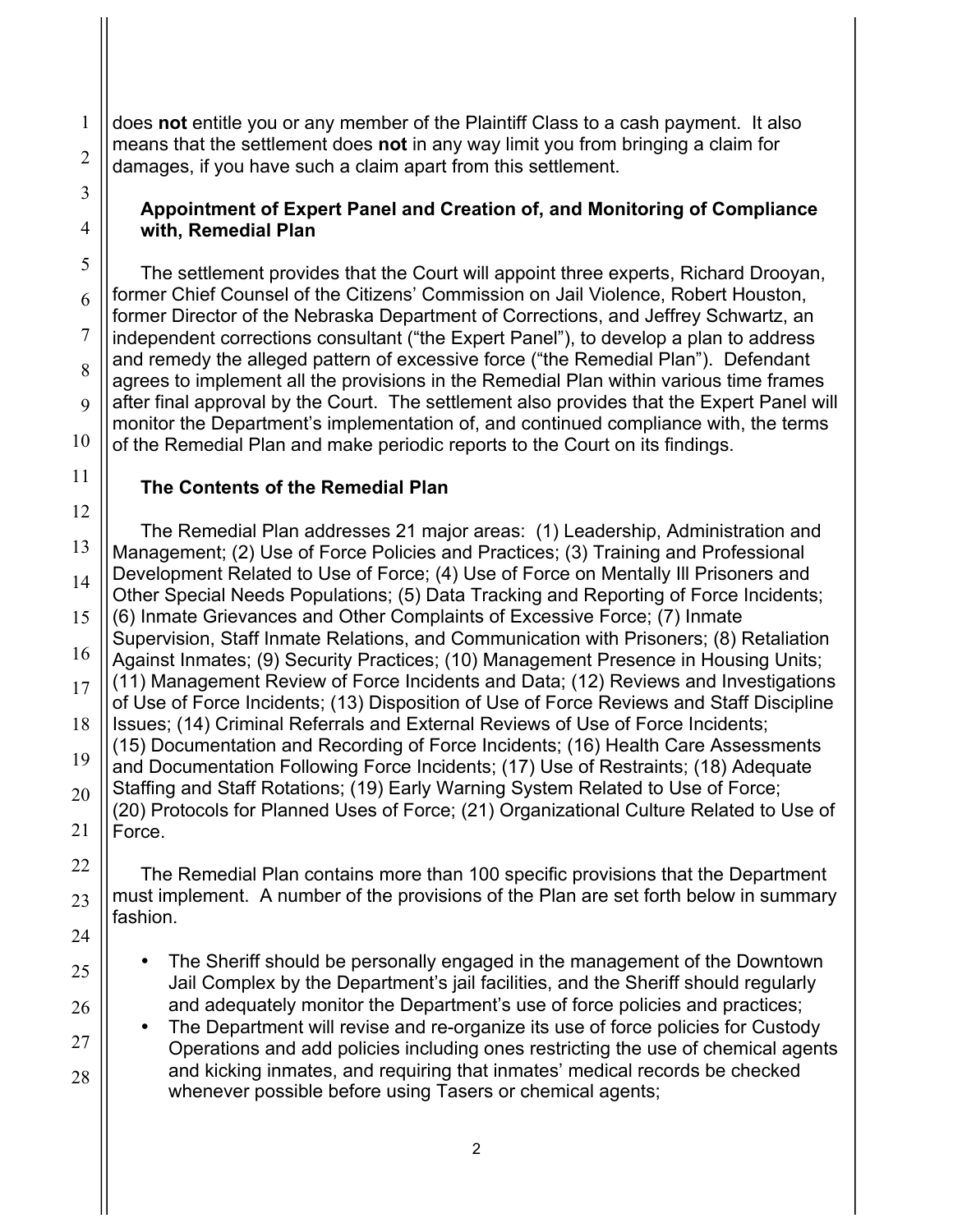| $\mathbf{1}$<br>$\overline{2}$ | Deputies assigned to the Downtown Jail Complex must receive, among other<br>training, a one-time, eight-hour use of force policy training course and a yearly<br>two-hour refresher course; a one-time, four-hour course in ethics,                      |
|--------------------------------|----------------------------------------------------------------------------------------------------------------------------------------------------------------------------------------------------------------------------------------------------------|
| 3                              | professionalism and treating inmates with respect and a two-hour refresher<br>course every other year;                                                                                                                                                   |
| $\overline{4}$                 | The use of force manual shall include, and the Department shall abide by, a                                                                                                                                                                              |
| 5<br>6                         | requirement that a mental health professional be present whenever there is a<br>planned cell extraction of an inmate with mental illness, and all custody<br>personnel receive custody specific, scenario based, skill development training on           |
| $\overline{7}$                 | identifying and working with mentally ill inmates;                                                                                                                                                                                                       |
| 8                              | The Department will track the status of all investigations, reviews and evaluations<br>of all Custody use of force incidents and allegations of force to ensure that<br>investigations, reviews, and evaluations are completed appropriately and timely; |
| 9                              | The Department must ensure that grievance/complaint forms are reasonably                                                                                                                                                                                 |
| 10                             | available to all inmates at all times, all grievances/complaints are properly<br>tracked in a database, and that the Custody Division Manual includes a provision                                                                                        |
| 11                             | that failure to provide a grievance form, destroying a grievance form and<br>retaliating against an inmate for filing a grievance form may be a cause for                                                                                                |
| 12                             | discipline;                                                                                                                                                                                                                                              |
| 13                             | The Department's policies must prohibit personnel from retaliating against<br>inmates;                                                                                                                                                                   |
| 14                             | The Department's policies must provide that following a use of force incident,                                                                                                                                                                           |
| 15                             | involved staff may not escort an inmate to medical, or segregation unless no<br>other Department personnel is reasonably available;                                                                                                                      |
| 16                             | Department personnel with a rank of Unit Commander or above must periodically<br>tour the jail facilities;                                                                                                                                               |
| 17                             | All custody Sergeants should receive an initial 16-hour block of training in                                                                                                                                                                             |
| 18                             | conducting use of force investigations, reviewing use of force reports, and the<br>Department's new protocols for conducting such investigations, and a two-hour<br>refresher course every year;                                                         |
| 19                             | The Department must have a firm policy of zero tolerance for acts of dishonesty                                                                                                                                                                          |
| 20<br>21                       | or failure to report uses of force. If the Department does not terminate a member<br>who is found to have been dishonest or used excessive force, the Department                                                                                         |
| 22                             | must document the reasons why the member was not terminated;<br>The Department must arrange for a documented medical assessment of each                                                                                                                  |
|                                | inmate upon whom force is used as soon as practical after the force incident;                                                                                                                                                                            |
| 23<br>24                       | The Department must reorganize its policies on the use of restraints in the jails<br>and add safeguards to ensure that they are used only in appropriate                                                                                                 |
| 25                             | circumstances and in a way that minimizes risk of injury or medical distress;                                                                                                                                                                            |
|                                | The Department must maintain its Custody-wide rotation policies and rotate<br>Department personnel at least as often as provided in those policies;                                                                                                      |
| 26                             | The Department must develop and maintain a formal Early Warning System to                                                                                                                                                                                |
| 27                             | identify potentially problematic LASD personnel based upon objective criteria<br>such as number of force incidents, inmate grievances, allegations of misconduct,                                                                                        |
| 28                             | performance reviews, and policy violations; and                                                                                                                                                                                                          |
|                                |                                                                                                                                                                                                                                                          |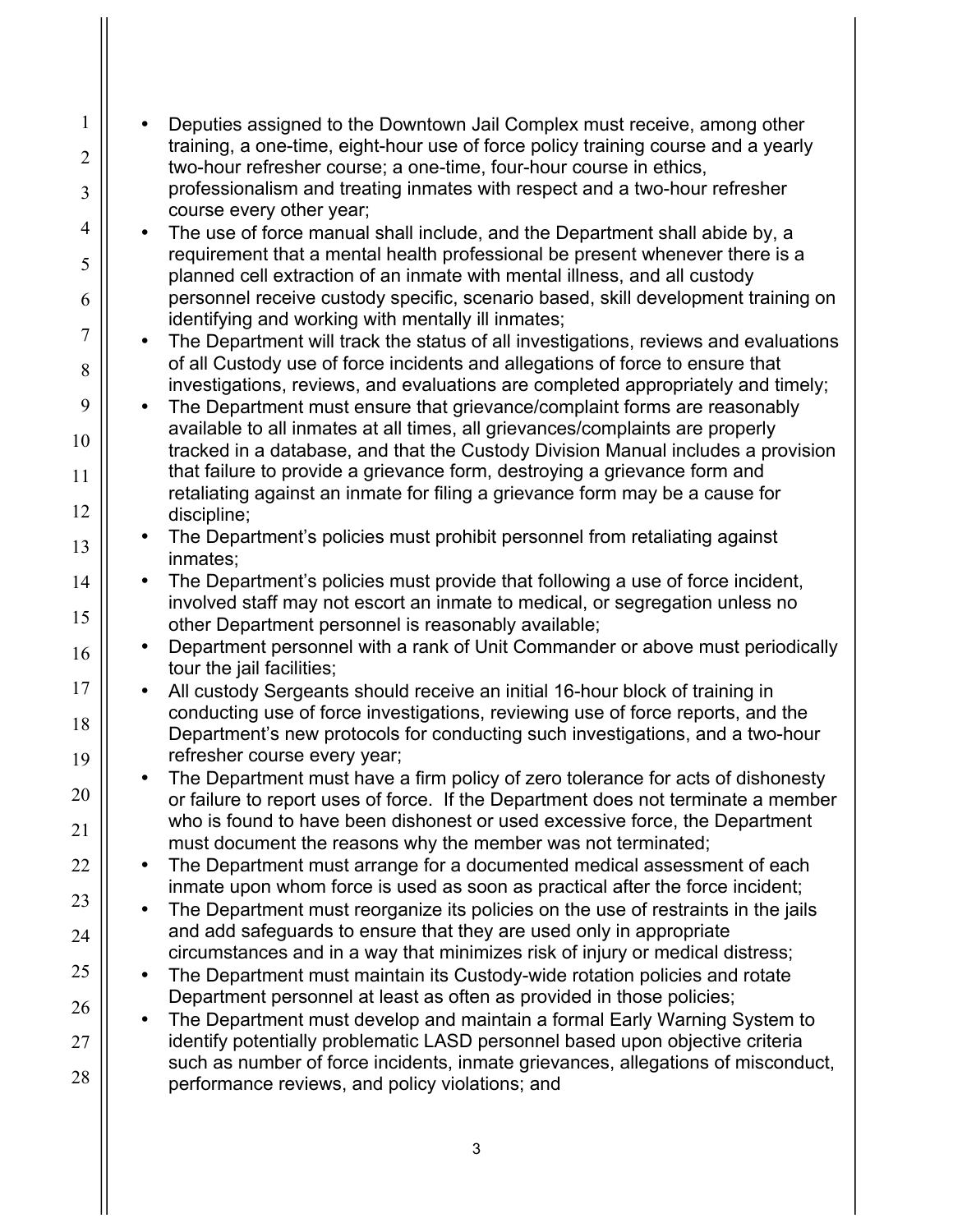| 1              | The Department will not transfer or assign a staff member to Custody as a formal                                                                                                                                                        |
|----------------|-----------------------------------------------------------------------------------------------------------------------------------------------------------------------------------------------------------------------------------------|
| 2              | or informal sanction for problem deputies.                                                                                                                                                                                              |
| 3              | IF YOU WANT MORE DETAILS:                                                                                                                                                                                                               |
| $\overline{4}$ |                                                                                                                                                                                                                                         |
| 5              | There is a group of lawyers, Rosas Plaintiffs' Class Counsel, representing<br>Plaintiffs and the class in this case. You can get a list of these lawyers, a copy of the                                                                 |
| 6<br>7         | settlement agreement, and a copy of the experts' remedial plan from the following<br>websites: www.aclusocal.org/rosas; www.aclu.org/[to be added] and www.lasd.org.                                                                    |
| 8              | For their work in this case, Defendant has agreed to pay Rosas Plaintiffs' Class<br><b>Counsel</b> \$950,000 in attorney's fees, subject to approval by the Court.                                                                      |
| 9              | To ask questions about the settlement of this case you can:                                                                                                                                                                             |
| 10             | (1) Send a letter to Rosas Plaintiffs' Class Counsel, c/o ACLU of Southern                                                                                                                                                              |
| 11             | California, 1313 West 8th Street, Los Angeles, CA 90017.                                                                                                                                                                                |
| 12             | (2) Send an email to rosaslawsuit@aclusocal.org.                                                                                                                                                                                        |
| 13             |                                                                                                                                                                                                                                         |
| 14             | IF YOU DO NOT OBJECT TO THIS SETTLEMENT:                                                                                                                                                                                                |
| 15             | You do not have to do anything.                                                                                                                                                                                                         |
| 16             |                                                                                                                                                                                                                                         |
| 17             | IF YOU OBJECT TO THIS SETTLEMENT:                                                                                                                                                                                                       |
| 18             |                                                                                                                                                                                                                                         |
| 19             | You must mail a statement explaining why you object to the settlement. The<br>_, 2015. Please be sure to include your name, address (if available),<br>deadline is                                                                      |
| 20             | telephone number (if available), your signature, a reference to this settlement or the<br>case (Rosas v. McDonnell), the portions of the settlement to which you object, and the                                                        |
| 21             | reasons you object. Mail your objection to:                                                                                                                                                                                             |
| 22             | Rosas Plaintiffs' Class Counsel                                                                                                                                                                                                         |
| 23             | c/o ACLU of So. Cal<br>1313 W. 8th Street                                                                                                                                                                                               |
| 24             | Los Angeles, CA 90017                                                                                                                                                                                                                   |
| 25             | Rosas Plaintiffs' Class Counsel will provide your objection to the federal judge                                                                                                                                                        |
| 26             | assigned to this matter, the Honorable Dean D. Pregerson, and to Defendant's Counsel.                                                                                                                                                   |
| 27             | You must mail your objection by the above deadline; you cannot object to this<br>settlement after the deadline has passed. Even if you object, you do not have the ability<br>to "opt out" of this settlement if the Court approves it. |
| 28             |                                                                                                                                                                                                                                         |
|                |                                                                                                                                                                                                                                         |